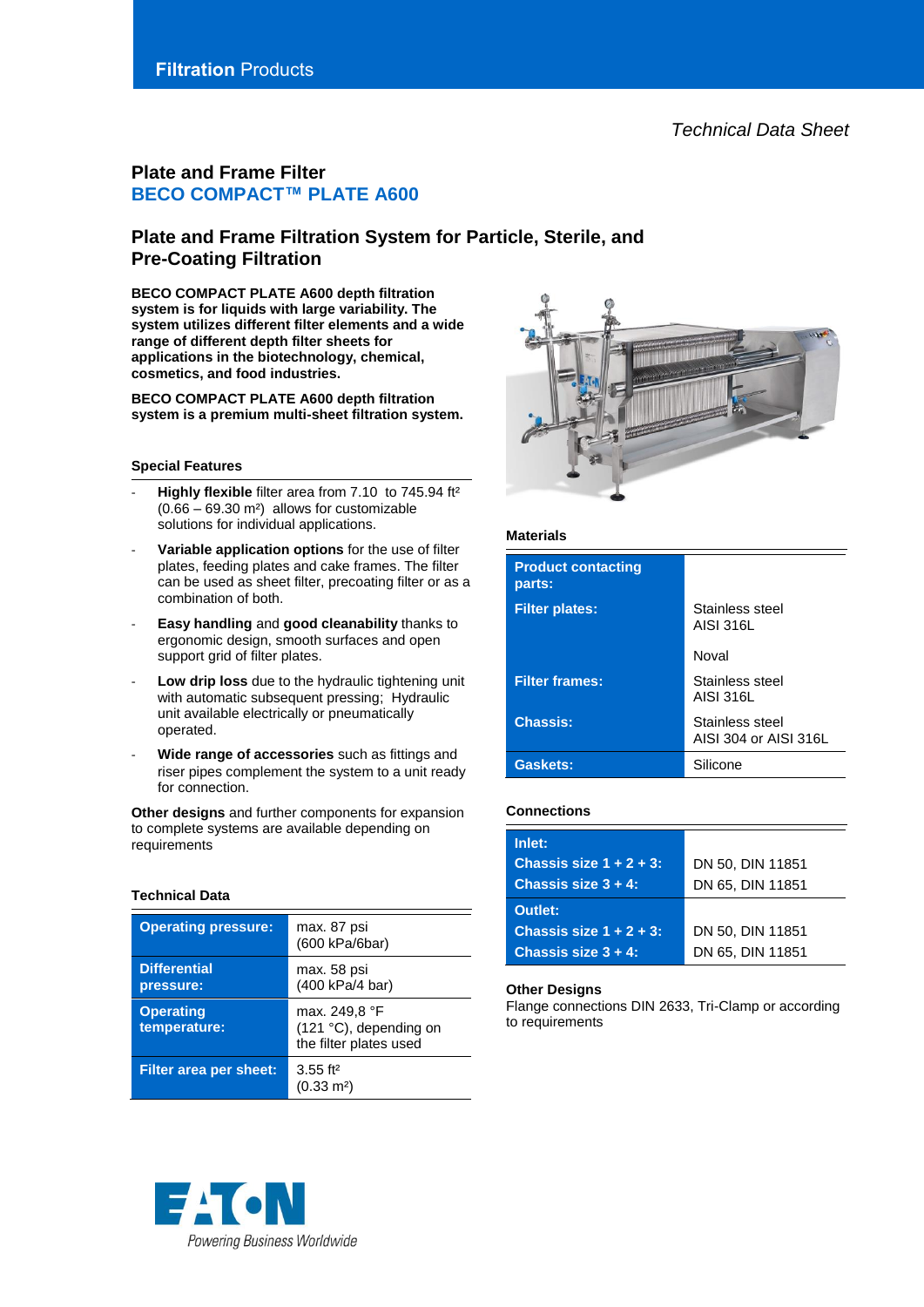| <b>Design</b>                      | <b>Max. filter area</b>              | <b>Solids</b><br>space* | <b>Chassis</b><br>size | Filter/<br>feeding<br>elements or<br>cake frames | <b>Depth filter</b><br><b>sheets</b><br>23.62 x 24.21 in<br>$(600 \times 615 \text{ mm})$ | Weight               |
|------------------------------------|--------------------------------------|-------------------------|------------------------|--------------------------------------------------|-------------------------------------------------------------------------------------------|----------------------|
|                                    | ft <sup>2</sup><br>(m <sup>2</sup> ) | (1)<br>gal              |                        |                                                  | qty.                                                                                      | $\approx$ lb<br>(kg) |
| <b>A600 SF</b>                     | 277.10 (25.74)                       |                         | 1                      | 38/39                                            | 78                                                                                        | 3,913 (1,775)        |
| with stainless                     | 447.30 (41.58)                       |                         | $\overline{c}$         | 62/63                                            | 126                                                                                       | 4,475 (2,030)        |
| steel elements                     | 582.54 (54.12)                       |                         | 3                      | 81/82                                            | 164                                                                                       | 5,225 (2,370)        |
| $0.35$ " (9 mm)                    | 745.94 (69,30)                       |                         | 4                      | 104/105                                          | 210                                                                                       | 5,930 (2,690)        |
| <b>A600 SF</b>                     | 198.92 (18.48)                       |                         | 1                      | 27/28                                            | 56                                                                                        | 3,329 (1.510)        |
| with NOVAL filter<br>plates        | 305.48 (28.38)                       |                         | $\overline{c}$         | 42/43                                            | 86                                                                                        | 1,675 (3,693)        |
|                                    | 430.13 (39.96)                       |                         | 3                      | 55/56                                            | 112                                                                                       | 1,830 (4,034)        |
| 14.5 mm                            | 511.50 (47.52)                       |                         | 4                      | 71/72                                            | 144                                                                                       | 2,005 (4,420)        |
| <b>A600 ASF</b>                    | 277.10 (25.74)                       | 13.4 (50.7)             | 1                      | 38/39                                            | 78                                                                                        | 3,693 (1,675)        |
| with cake frames<br>$0.35"$ (9 mm) | 447.30 (41.58)                       | 21.6 (81.9)             | $\overline{2}$         | 62/63                                            | 126                                                                                       | 4,233 (1,920)        |
|                                    | 582.54 (54.12)                       | 28.2 (106.6)            | 3                      | 81/82                                            | 164                                                                                       | 4,740 (2,150)        |
|                                    | 745.94 (69.30)                       | 36.1 (136.5)            | 4                      | 104/105                                          | 210                                                                                       | 5,324 (2,415)        |
| <b>A600 ASF</b>                    | 170.50 (15.84)                       | 41.7 (158)              | 1                      | 23/24                                            | 48                                                                                        | 3,704 (1,680)        |
| with cake frames                   | 277.10 (25.74)                       | 67.9 (257)              | 2                      | 38/39                                            | 78                                                                                        | 4,321 (1,960)        |
| $0.98"$ (25 mm)                    | 362.31 (33.66)                       | 88.8 (336)              | 3                      | 50/51                                            | 102                                                                                       | 4,839 (2,195)        |
|                                    | 461.77 (42.90)                       | 113.3 (429)             | 4                      | 64/65                                            | 130                                                                                       | 5,445 (2,470)        |
| <b>A600 ASF</b>                    | 127.88 (11,88)                       | 54.9<br>(208)           | 1                      | 17/18                                            | 36                                                                                        | 3,682 (1,670)        |
| with cake frames                   | 198.92 (18.48)                       | 85.3<br>(323)           | 2                      | 27/28                                            | 56                                                                                        | 4,222 (1,915)        |
| $1.57$ " (40 mm)                   | 262.85 (24.42)                       | 112.8 (427)             | 3                      | 36/37                                            | 74                                                                                        | 4,729 (2,145)        |
|                                    | 341.00 (31.68)                       | 146.4 (554)             | 4                      | 47/48                                            | 96                                                                                        | 5,335 (2,420)        |

*\* usable solids volume*

# **Filter Elements**

|               | <b>Width</b>                     | <b>Cake</b><br>volume  | Weight                                   |
|---------------|----------------------------------|------------------------|------------------------------------------|
| Filter plate  | $0.35$ in<br>$(9 \text{ mm})$    |                        | 14.33 lb<br>$(6.5 \text{ kg})$           |
| Filter plate  | $0.57$ in<br>$(14.5 \text{ mm})$ |                        | 6.92 lb<br>$(3.1 \text{ kg})$            |
| Feeding plate | $0.35$ in<br>$(9 \text{ mm})$    |                        | 14.33 lb<br>$(6.5 \text{ kg})$           |
| Cake frame    | $0.35$ in<br>$(9 \text{ mm})$    | 0.34<br>gal<br>(1.301) | 6.17 <sub>lb</sub><br>$(2.8 \text{ kg})$ |
| Cake frame    | $0.98$ in<br>(25 mm)             | 1.74 gal<br>(6.601)    | 18.74 lb<br>$(8.5 \text{ kg})$           |
| Cake frame    | $1.57$ in<br>(40 mm)             | 3.05 gal<br>(11.55)    | 27.56 lb<br>$(12.5 \text{ kg})$          |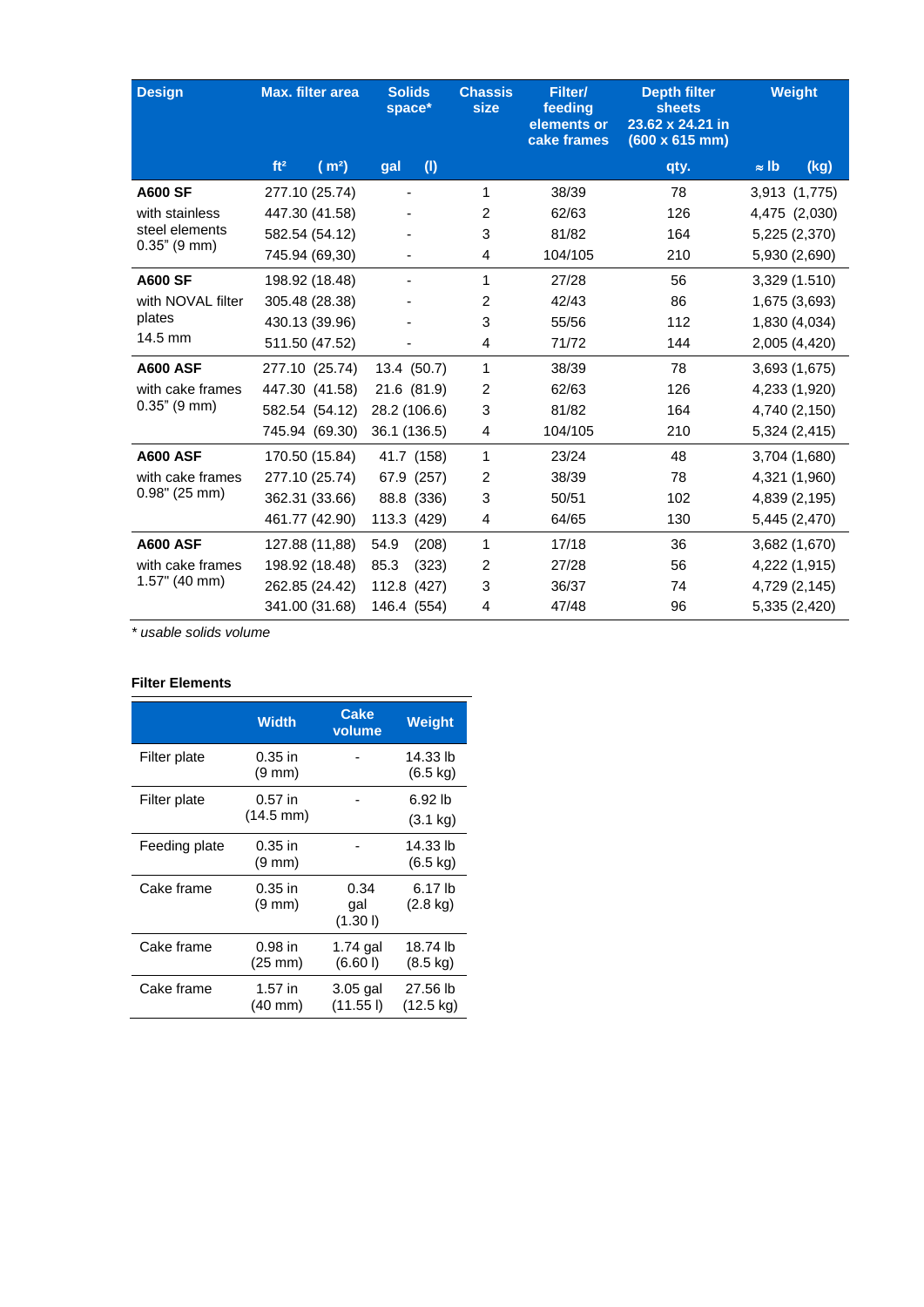| <b>Specification</b>                                      |            | <b>Chassis size 1</b>            |                                    | <b>Chassis size 2 Chassis size 3</b> | <b>Chassis size 4</b>              |
|-----------------------------------------------------------|------------|----------------------------------|------------------------------------|--------------------------------------|------------------------------------|
| Length of chassis, cpl. A                                 |            | 93.86 in<br>$(2,384 \text{ mm})$ | 123.90 in<br>$(3, 147 \text{ mm})$ | 143.46 in<br>$(3,644 \text{ mm})$    | 167.00 in<br>$(4,242 \text{ mm})$  |
| <b>Free space chassis</b>                                 | B          | 57.00 in<br>$(1,448 \text{ mm})$ | 80.55 in<br>$(2,046$ mm $)$        | 100.12 in<br>$(2,543 \text{ mm})$    | 123.66 in<br>$(3, 141 \text{ mm})$ |
| Max. package length<br>incl. workspace                    | C          | 57.00 in<br>$(1,147$ mm)         | 68.70 in<br>$(1,745 \text{ mm})$   | 88.27 in<br>$(2,242 \text{ mm})$     | 111.81 in<br>$(2,840$ mm $)$       |
| <b>Max.</b> package length<br>incl. depth filter sheets D |            | 39.25 in<br>$(997 \, \text{mm})$ | 62.80 in<br>$(1,595 \text{ mm})$   | 85.31 in<br>$(2,167$ mm $)$          | 108.86 in<br>$(2,765$ mm)          |
| Filter package, grouted E                                 |            | 30.28 in<br>(769 mm)             | 44.45 in<br>$(1, 129$ mm $)$       | 65.71 in<br>$(1,669$ mm)             | 83.82 in<br>$(2, 129$ mm $)$       |
| <b>Stroke hydraulic</b><br>cylinder                       | F          | 23.62 in<br>$(600 \, \text{mm})$ | $31.50$ in<br>$(800 \, \text{mm})$ | 31.50 in<br>$(800 \, \text{mm})$     | 39.37 in<br>$(1,000 \text{ mm})$   |
| <b>Distance</b><br>supporting feet                        | G          | ---                              |                                    | 51.97 in<br>$(1,320$ mm $)$          | 65.35 in<br>$(1,660$ mm $)$        |
| <b>Distance feet</b>                                      | н          | 63.00 in<br>$(1,600$ mm $)$      | 86.54 in<br>$(2, 198 \text{ mm})$  | 106.10 in<br>$(2,695 \text{ mm})$    | 129.65 in<br>$(3,293 \text{ mm})$  |
| <b>Connections</b>                                        | <b>DNX</b> | 50                               | 50                                 | 50/65                                | 65                                 |